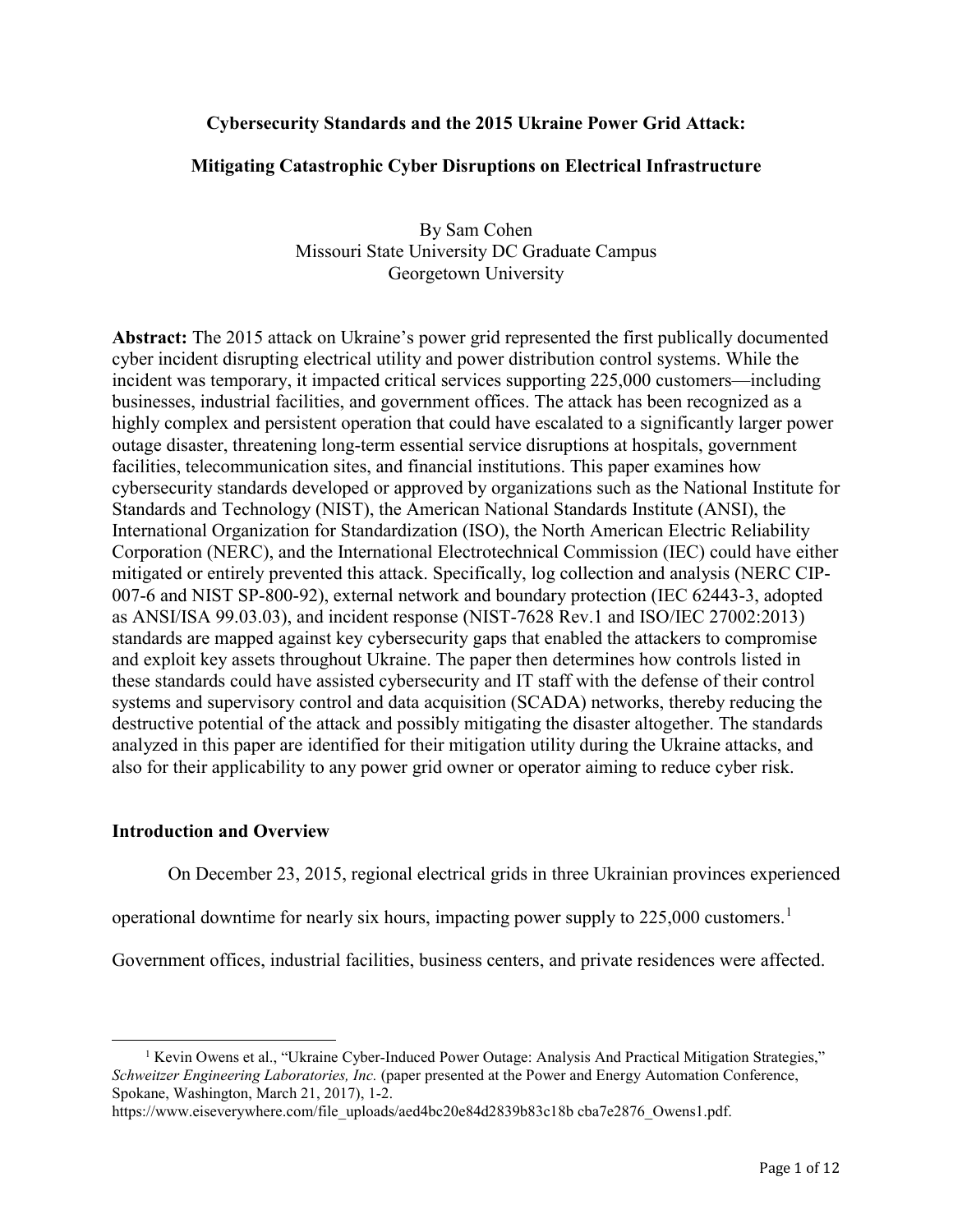After initial digital forensic investigations and root-cause analysis were complete, government and private cybersecurity stakeholders recognized that this incident was the result of a coordinated and comprehensive cyber attack. The impact of this attack was both financially costly and strategically significant, as it represented an evolution in the use of cyberspace for kinetic effects in addition to forcing Ukrainian power utilities to incur years of information technology repairs and large investment in new equipment replacements.

Not only are cyber threats to power grid critical infrastructure assets a core concern for national security, but they also represent a fundamental risk to businesses and organizations that rely on the uninterrupted daily distribution of their services—such as hospitals and water distribution centers requiring constant access to electricity. For example, a disruption equal to or greater in scale than the 2015 Ukraine incident near a major urban financial center inside the U.S. could temporarily shut down banks, international business headquarters, and telecommunication networks supporting money lending and transaction markets.<sup>[2](#page-1-0)</sup> This could induce a regional or national liquidity disaster, adversely influencing economic activity and halting money market operations. A 2018 International Monetary Fund report titled "Cyber Risk for the Financial Sector" reinforced this perspective, noting that, "The disruption of material infrastructures such as power grids and IT infrastructures could also have a large macroeconomic impact. Recent studies estimate that a disruption of part of the U.S. power grid could lead to up to USD 1 trillion in losses."<sup>[3](#page-1-1)</sup> In 2017, the U.S.-based Council on Foreign Relation raised urgency to this power grid cybersecurity threat, highlighting that, "Rapid digitization combined with low levels of investment

<span id="page-1-0"></span><sup>2</sup> Carolyn Cohn, "Cyber attack on U.S. power grid could cost economy \$1 trillion: report," *Reuters*, https://www.reuters.com/article/us-cyberattack-power-survey/cyber-attack-on-u-s-power-grid-could-cost-economy-

<span id="page-1-1"></span> $3$  Antoine Bouveret, "Cyber Risk for the Financial Sector: A Framework for Quantitative Assessment," *International Monetary Fund: Working Paper Series* wp.18 no. 143 (2018), 11-12.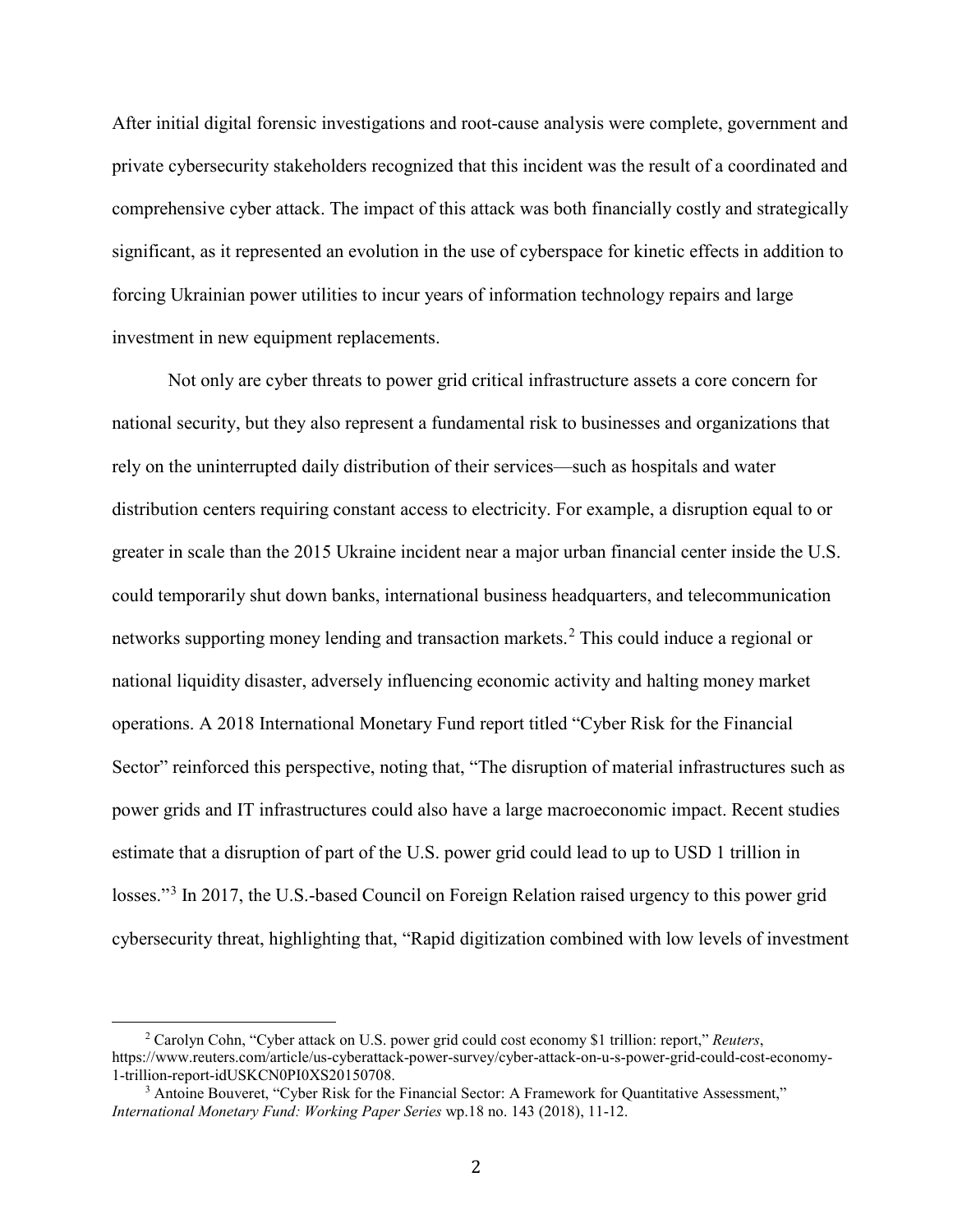in cybersecurity and a weak regulatory regime suggest that the U.S. power system is as vulnerable—if not more vulnerable—to a cyberattack as systems in other parts of the world."[4](#page-2-0)

Considering the scale and potential impact a major cyber incident could pose to the electrical grid inside the U.S. and across many other partner countries around the world, it is important to identify how the 2015 Ukraine incident could have either been mitigated or more effectively contained. This is particularly relevant as foreign and domestic threat actors—such as governments, hacktivists, or insider threats—continue to rapidly improve their technical sophistication and capability to conduct sustained network exploitation activities on critical power infrastructure. Therefore, this paper will explore former and current power utility, smart grid, and critical infrastructure cybersecurity standards that could have either prevented or improved technical responses to the 2015 Ukraine electrical grid cyber attack.

### **Cybersecurity Standard Implementation as a Mitigation Strategy**

#### NERC CIP-007-6 and NIST SP-800-92

The Energy Policy Act of 2005 gave the Federal Energy Regulatory Commission (FERC) authority to oversee mandatory reliability standards governing the nation's electricity grid.<sup>[5](#page-2-1)</sup> This included authority to approve mandatory cybersecurity reliability standards ranging from technical industrial control system (ICS) software reviews to patch management policies for supervisory control and data acquisition (SCADA) systems. The first comprehensive power grid cybersecurity

<span id="page-2-0"></span><sup>4</sup> Robert W. Knake, "A Cyberattack on the U.S. Power Grid," *Council on Foreign Relations: Center for* 

<span id="page-2-1"></span><sup>&</sup>lt;sup>5</sup> Federal Energy Regulatory Commission Fact Sheet, "Energy Policy Act of 2005: Significant Policy Changes," August 8, 2006, https://www.ferc.gov/legal/fed-sta/epact-fact-sheet.pdf.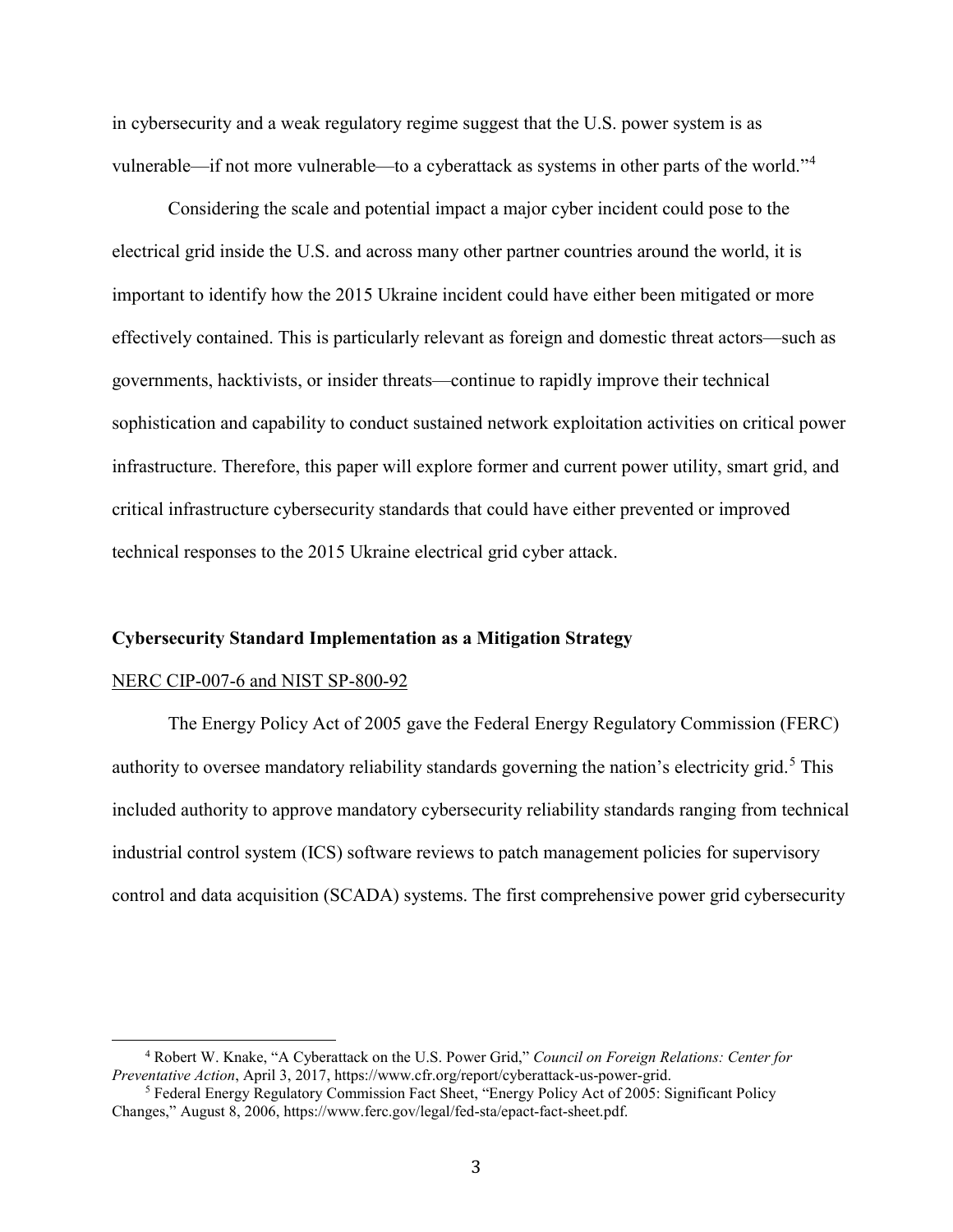policies—defined as Critical Infrastructure Protection (CIP) standards—were initially developed by the North American Electric Reliability Corporation (NERC) and approved by FERC in 2008.<sup>[6](#page-3-0)</sup>

In March 2017, researchers from Schweitzer Engineering Laboratories, Inc., presented a report titled "Ukraine Cyber-Induced Power Outage: Analysis and Practical Mitigation Strategies" at the Power and Energy Automation Conference in Spokane, Washington.<sup>[7](#page-3-1)</sup> The report notes that a lack of system logging and monitoring at power generation facilities contributed to the inability of IT and engineering teams to effectively implement an incident response plan. The report also highlights that this lack of logging control system network activity and the failure to establish standard baseline system data prevented cybersecurity emergency response teams from being able to effectively conduct root cause analysis of the cyber incident. This hindered initial investigations and digital forensics, which created a lasting issue for precisely determining what security controls and standards could have helped mitigate the attack. Nevertheless, recommendations from the 2017 report and from a cybersecurity study produced by the Electricity Information Sharing and Analysis Center (E-ISAC) in 2016 explicitly state that comprehensive logging and monitoring—in addition to automated correlation—were necessary components of an effective cybersecurity posture that an electric facility relying on SCADA and ICS networks should have included.<sup>[8](#page-3-2)</sup>

To mitigate the logging issue at the Ukrainian power facilities and other possible grid targets in the U.S. or abroad in the future, cybersecurity and executive management teams could have implemented NERC's CIP-007-6 Systems Security Management Standard. CIP-007-6

<span id="page-3-0"></span><sup>6</sup> Anastasios Arampatzi, "Revised Critical Infrastructure Protection Reliability Standard CIP–003–7: What Are the Changes?" *Trip Wire: The State of Security*, September 10, 2018, https://www.tripwire.com/state-ofsecurity/regulatory-compliance/nerc-cip/revised-critical-infrastructure-protection-reliability-standard-cip-003-7 what-are-the-changes/.

<sup>7</sup> Owens et al., "Ukraine Cyber-Induced Power Outage: Analysis And Practical Mitigation Strategies," 1-2.

<span id="page-3-2"></span><span id="page-3-1"></span><sup>8</sup> Robert M. Lee, Michael J. Assante and Tim Conway, "Analysis Of The Cyber Attack On The Ukrainian Power Grid: Defense Use Case," *Electricity Information Sharing and Analysis Center*, March 18, 2016, pg. 17, 21, https://ics.sans.org/media/E-ISAC\_SANS\_Ukraine\_DUC\_5.pdf.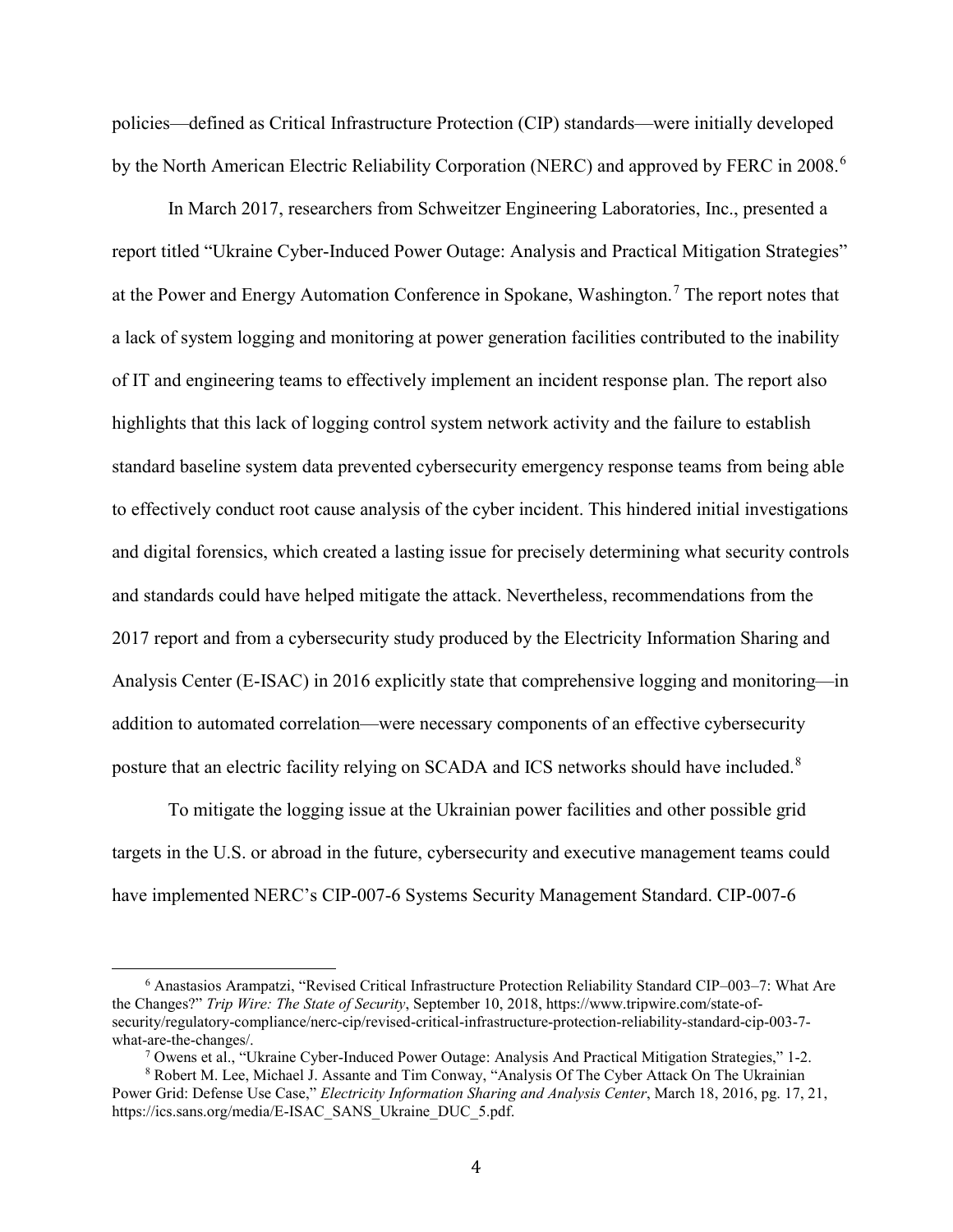security guidelines and controls aim "to manage system security by specifying select technical, operational, and procedural requirements in support of protecting Bulk Electric System (BES) Cyber Systems against compromise that could lead to misoperation or instability."[9](#page-4-0) This standard calls for the implementation of log and monitoring alert systems combined with a centralized security event monitoring system where log analysis can be performed from a top-down perspective. These capabilities, mandated by the CIP-007-6 standard, would have provided cybersecurity and IT staff at the Ukrainian facilities with more awareness of their control equipment behaviour and possibly led to the discovery of malicious cyber activity before systems were shutdown or disrupted beyond repair.

A National Institute of Standards and Technology (NIST) special publication, SP-800-92, outlines computer security standards and guidelines to "provide practical, real-world guidance on developing, implementing, and maintaining effective log management practices throughout an enterprise."<sup>[10](#page-4-1)</sup> Use of this publication's guidance would have provided the impacted Ukrainian facilities and power distribution networks with a comprehensive monitoring capacity, procedures for automated system activity reviews, and a record of the cyber incident that could have enabled greater root cause analysis. A 2016 industry report from the cybersecurity firm FireEye reinforces the role implementation of this type of standard could have played in mitigating the cyber-induced disaster in Ukraine or a similar attack in the future, stating that, "Robust log collection and network traffic monitoring are the foundational components of a defensible ICS network. Failure to perform these essential security functions prevents timely detection, pre-emptive response, and

<span id="page-4-0"></span><sup>9</sup> "Programs, Departments and Standards: CIP-007-6," *North American Electric Reliability Corporation* 

<span id="page-4-1"></span><sup>&</sup>lt;sup>10</sup> Computer Security Resource Center, "Guide to Computer Security Log Management," *National Institute of Standards and Technology (NIST)*, last modified September 2006, https://csrc.nist.gov/publications/detail/sp/800- 92/final.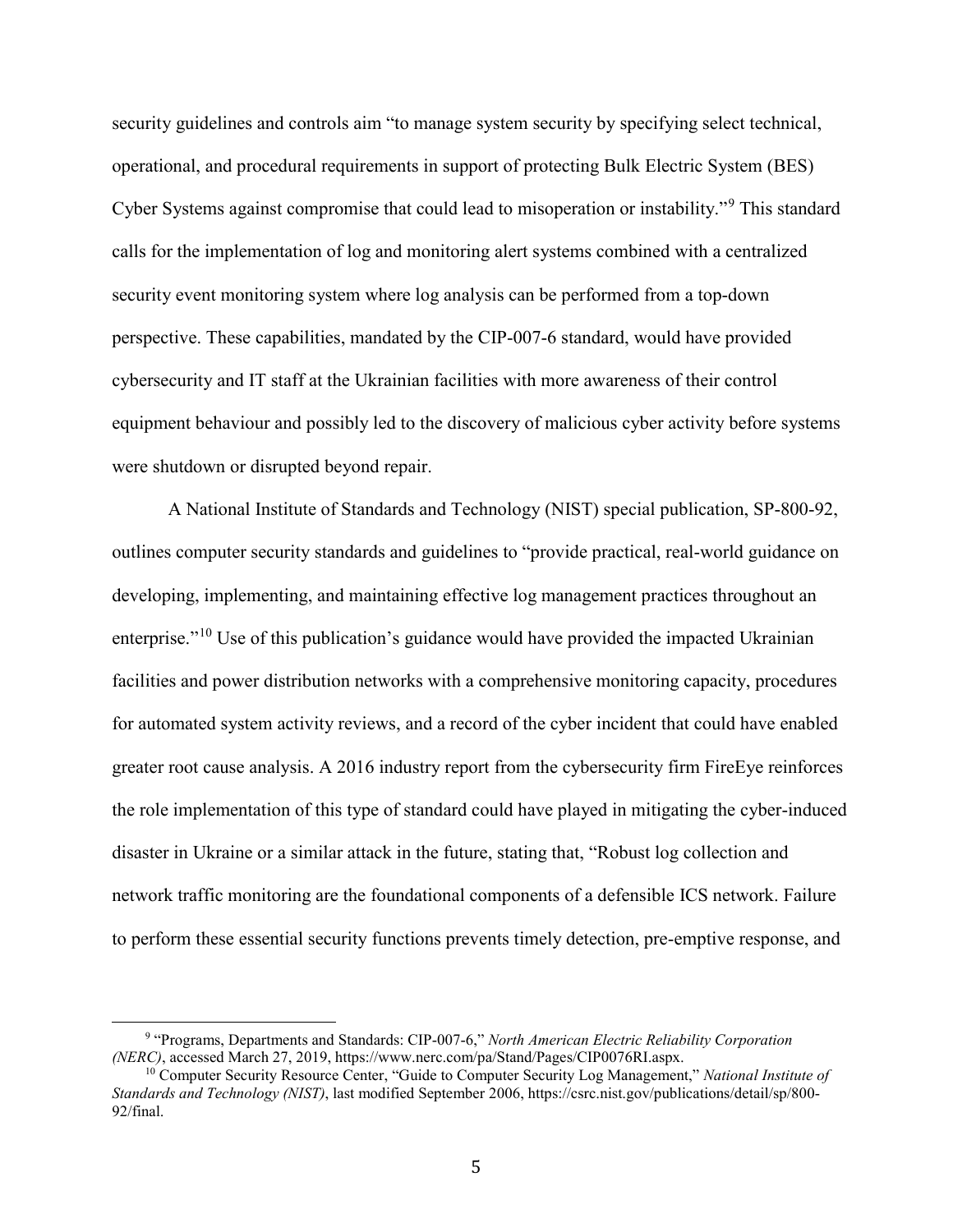accurate incident investigation."<sup>[11](#page-5-0)</sup> The same year, a report from the World Energy Council also reinforced the role log controls listed in SP-800-92 and CIP-007-6 could have yielded during the Ukraine disaster, explaining that a comprehensive log analysis program searching for "malicious signatures could have helped detect the attack."<sup>[12](#page-5-1)</sup>

### IEC 62443-3, Adopted as ANSI/ISA 99.03.03

Another ICS cybersecurity standard that would have directly mitigated major aspects of the cyber attack on Ukrainian power grid facilities is IEC 62443-3. Developed by the International Electrotechnical Commission (IEC) and adopted by the International Society of Automation (ISA) as the American National Standard ANSI/ISA 99.03.03,<sup>[13](#page-5-2)</sup> this document provides a mechanism for improving industrial automation and control system cybersecurity. ISA now works with the IEC to maintain the standard's international implementation and to conduct continuous reviews and updates.[14](#page-5-3)

Sentryo, an industrial cybersecurity firm based in France, highlighted in their analysis of the 2015 Ukraine cyber attack that two key controls within the IEC 62443-3 standard—restricted data flows (RDF) and network zone boundary protection—were not adequately met by impacted facilities. The report notes that if RDF control 5.2 met a higher level of implementation, "the operator could have isolated the facilities at the very first signs of the attack, which would have

<span id="page-5-0"></span><sup>11</sup> Industry Intelligence Team, "Cyber Attacks On The Ukrainian Grid: What You Should Know," *FireEye*, pg. 2, 2016, https://www.fireeye.com/content/dam/fireeye-www/global/en/solutions/pdfs/fe-cyber-attacks-ukrainian-

<span id="page-5-1"></span>grid.pdf.<br><sup>12</sup> "World Energy Perspectives: The Road to Resilience," *World Energy Council*, 2016, pg. 19,<br>https://www.worldenergy.org/wp-content/uploads/2016/09/20160926 Resilience Cyber Full Report WEB-1.pdf.

<span id="page-5-2"></span><sup>&</sup>lt;sup>13</sup> "ANSI/ISA-62443-3-3 (99.03.03)-2013 Security for industrial automation and control systems Part 3-3," *International Society of Automation (ISA)*, accessed April 7, 2019, https://www.isa.org/store/ansi/isa-62443-3-3- 990303-2013-security-for-industrial-automation-and-control-systems-part-3-3-system-security-requirements-andsecurity-levels/116785. 14 "New ISA/IEC 62443 standard specifies security capabilities for control system components," *International* 

<span id="page-5-3"></span>*Society of Automation (ISA)*, accessed April 7, 2019, https://www.isa.org/intech/201810standards/.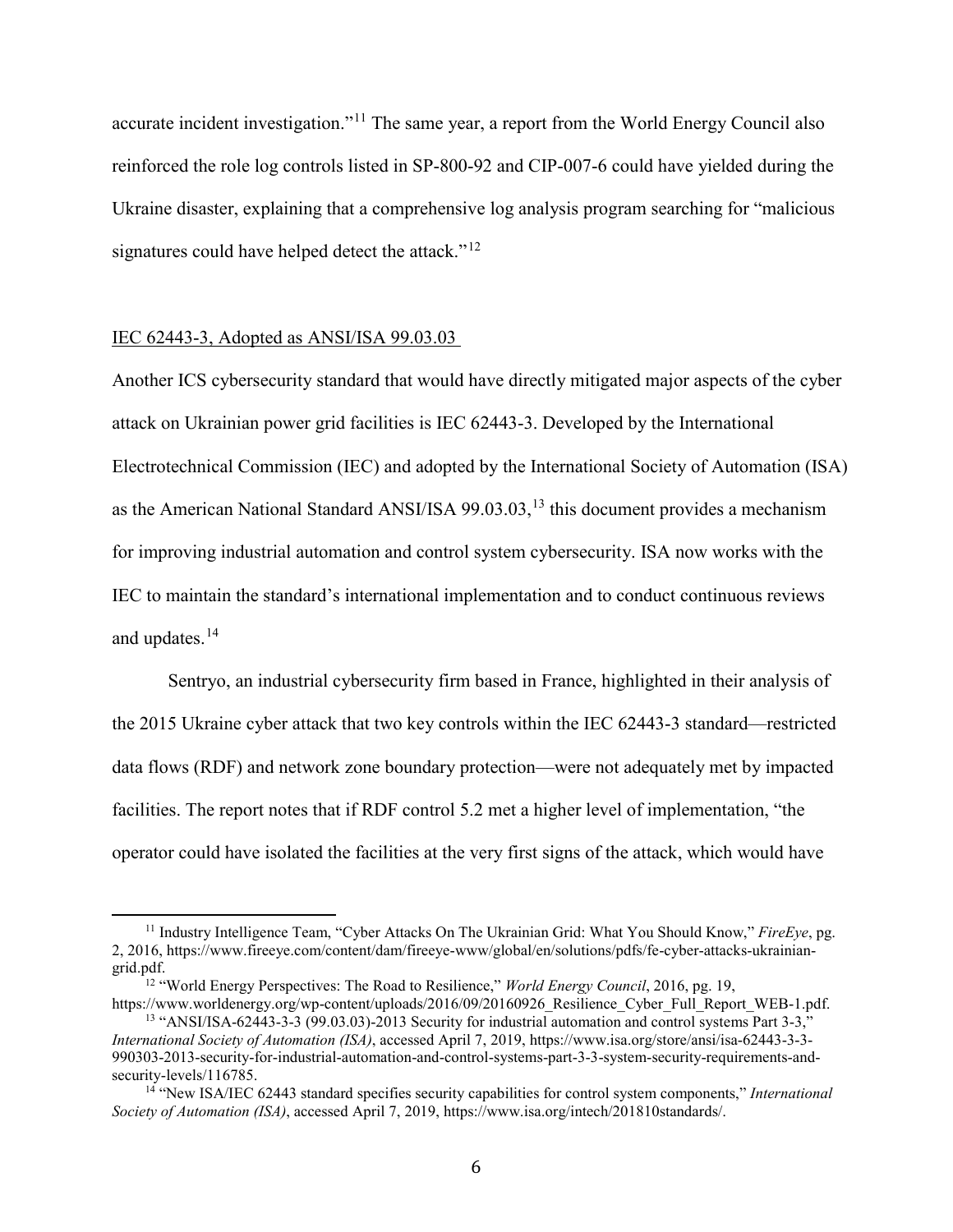stopped the attack de facto."<sup>[15](#page-6-0)</sup> These controls would have also increased monitoring of communications at the external boundary of important ICS tools controlling power distribution, thereby raising the prospect of detecting the attacker's use of malicious and unauthorized commands to turn multiple substations offline. IEC 62443-3 is another example of a technical standard capable of mitigating at least one key segment of the Ukraine cyber incident that enabled the overall attack. Further, it acts as a use case for other electric enterprises aiming to improve their cybersecurity posture with standards to prevent future disasters.

### NIST-7628 Rev.1 and ISO/IEC 27002:2013

NIST-7628 Revision 1, referred to as "Guidelines for Smart Grid Cybersecurity," provides a high-level framework and standards-based recommendations for an overall smart grid cybersecurity strategy and policy architecture.<sup>[16](#page-6-1)</sup> Certain comprised IT assets and ICS technologies at the impacted Ukraine facilities' relied on the smart grid digital networking approach to manage power supply provision to their customers. While these digital systems created financial and operational efficiency benefits from a management perspective, they also created technical IT vulnerabilities that the attackers specifically leveraged. This included identifying unique gaps in organizational incident response plans during network reconnaissance activities leading up to the main attack.[17](#page-6-2) They aimed to ensure industrial control networks and human-machine interface workstations would not be brought back online once the primary shutdown commenced—

<span id="page-6-0"></span><sup>15</sup> Patrice Bock, "Analysis of cyberattack against Ukraine's power grid on December 23, 2015," *Sentryo*, July 18, 2017, https://www.sentryo.net/analysis-cyberattack-ukraine-power-grid/. 16 National Institute of Standards and Technology (NIST), "Guidelines for Smart Grid Cybersecurity: Volume

<span id="page-6-2"></span><span id="page-6-1"></span><sup>1 -</sup> Smart Grid Cybersecurity Strategy, Architecture, and High-Level Requirements," *Department of Commerce*,

<sup>&</sup>lt;sup>17</sup> Lee, "Analysis Of The Cyber Attack On The Ukrainian Power Grid: Defense Use Case," 5-6.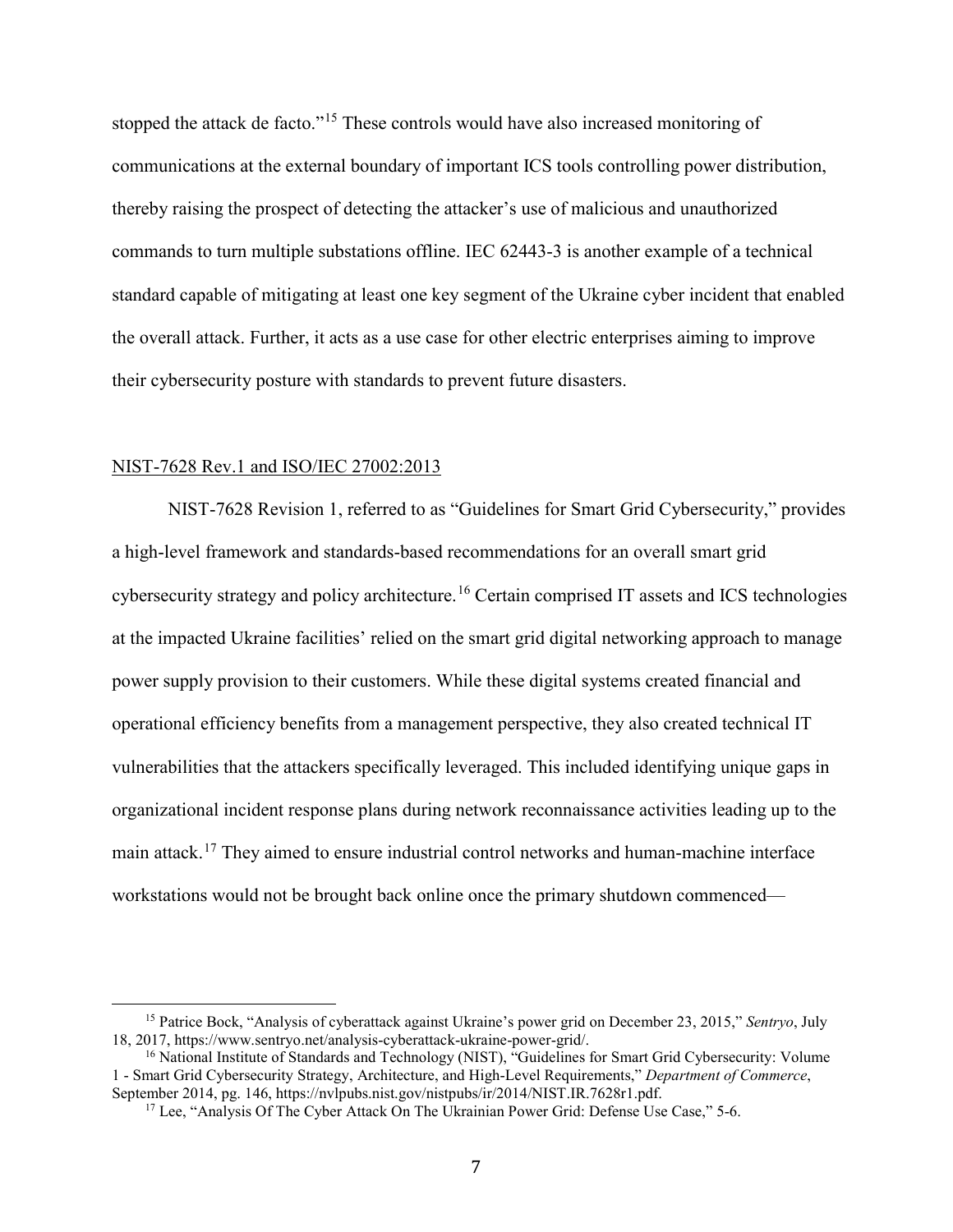effectively disabling the digital linkages that make a smart grid effective for oversight and operational control.

Considering incident response was a fundamental challenge that ultimately enabled the success of the attack, there is a clear opportunity to apply the eleven NIST-7628 Rev.1 Smart Grid Incident Response (SG.IR) controls. It is also worth noting that the controls associated with information security management systems (ISMS) outlined in ISO/IEC 27002:2013—a standard jointly developed by the International Organization for Standardization (ISO) and the IEC—can provide similar useful incident response guidelines. For example, like the NIST-7628 Rev.1 guidelines, ISO/IEC 27002:2013 suggests the development and thorough testing of reporting, forensic incident collection, business continuity, and event analysis procedures.[18](#page-7-0)

The previously mentioned 2016 E-ISAC study suggests that the Ukrainian network defenders at the facilities needed to "develop anticipatory responses to attack effects" and to add routine audits to "examine their detection and response capabilities."[19](#page-7-1) During the power shutdown, attackers targeted server and computer uninterruptable power backup supplies (UPS) to ensure operators and IT staff could not conduct their established incident response procedures. The attackers also conducted a Telephony Denial of Service (TDoS) operation to disrupt the communications between in-house staff, external private firms, and government offices working to mitigate the attack.<sup>[20](#page-7-2)</sup> This operation leveraged the same tactics of a Distributed DoS attack on network or application servers but aimed to overload the phone systems to disrupt emergency response coordination. Using the 11 NIST-7628 Rev.1 SG.IR controls, Ukrainian grid

<span id="page-7-2"></span><span id="page-7-1"></span><span id="page-7-0"></span><sup>&</sup>lt;sup>18</sup> Eric Lachapelle and Mustafe Bislimi, "Whitepaper: ISO/IEC 27002:2013 Information Technology and Security Techniques," *ZIH and Professional Evaluation and Certification Board (PECB)*, February 26, 2016, pg. 9- 10, http://zih.hr/sites/zih.hr/files/cr-collections/3/iso27002.pdf.<br><sup>19</sup> Ibid., 15-16.<br><sup>20</sup> Owens et al., "Ukraine Cyber-Induced Power Outage: Analysis And Practical Mitigation Strategies," 1.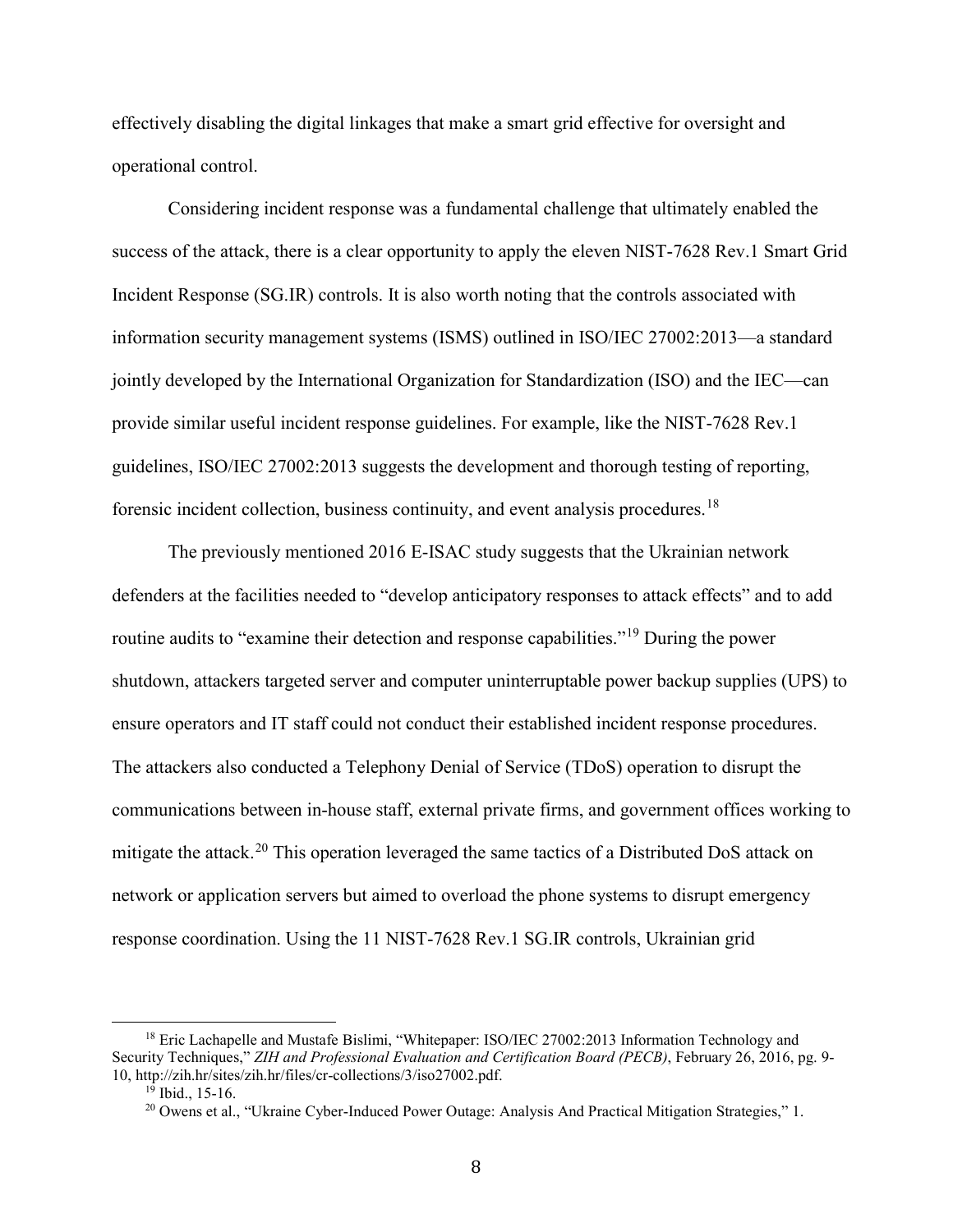cybersecurity teams would have had well-defined roles and responsibilities; tested response plans; outlined incident handling, monitoring, and reporting requirements; established incident investigation and analysis plans; and pre-designated system backup and emergency communication procedures.<sup>[21](#page-8-0)</sup> According to the E-ISAC report, these capabilities could have directly identified the need for secondary capabilities at telecommunication sites to offset an active TDoS attack or the need to disable remote interactive functionality with field devices connected to SCADA grid information systems—a security gap the attackers used to shutdown electricity substations while masking themselves as authentic users. Therefore, use of the NIST-7628 Rev.1 controls—layered with the ISO/IEC 27002:2013 guidelines—would have directly provided a higher degree of cyber resiliency for power enterprises who suffered outages during the attack.

### **Conclusion**

Leveraging the cybersecurity standards and guidelines listed in this paper would have directly influenced the sequence of events during the 2015 Ukraine cyber attack, either providing Ukrainian cybersecurity and IT staff with additional functional control over their systems or the ability to deny the attackers an initiative altogether. While the direct impact of the Ukraine incident was limited in terms of being a prolonged national disaster, the attack reinforced growing concerns that strategic IT threats to national power grid systems exist—and that certain actors are technically capable of exploiting their vulnerabilities. Private and public critical infrastructure stakeholders operating within the power grid, especially those rolling out new IT systems for smart grid operations, need to recognize cybersecurity standards as a financially and operationally feasible countermeasure to power grid and utility cyber risk. In doing so, a catastrophic cyber

<span id="page-8-0"></span><sup>&</sup>lt;sup>21</sup> National Institute of Standards and Technology (NIST), "Guidelines for Smart Grid Cybersecurity: Volume 1 - Smart Grid Cybersecurity Strategy, Architecture, and High-Level Requirements," 146.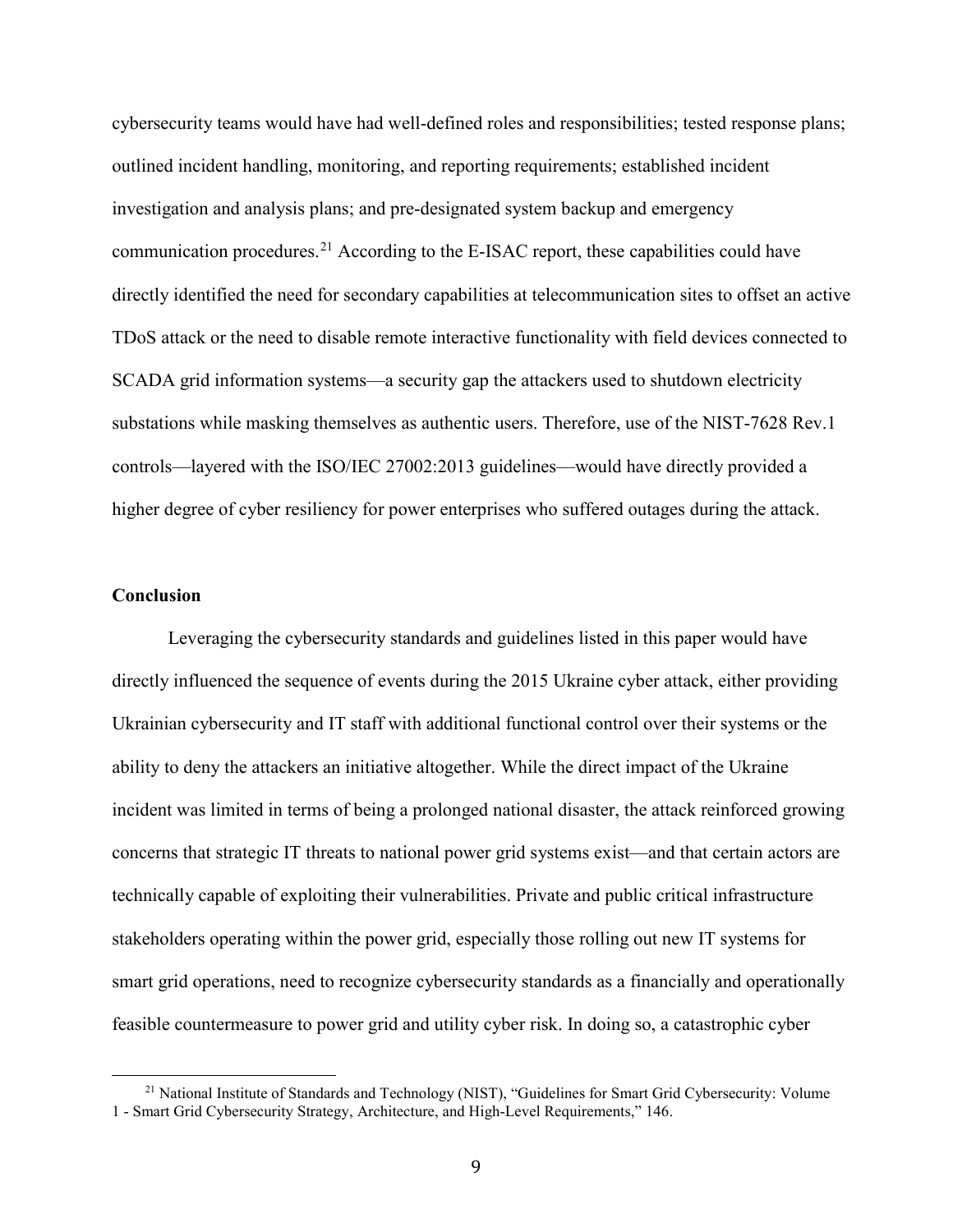disaster in the future will likely be mitigated or even prevented, just as it would have been in Ukraine.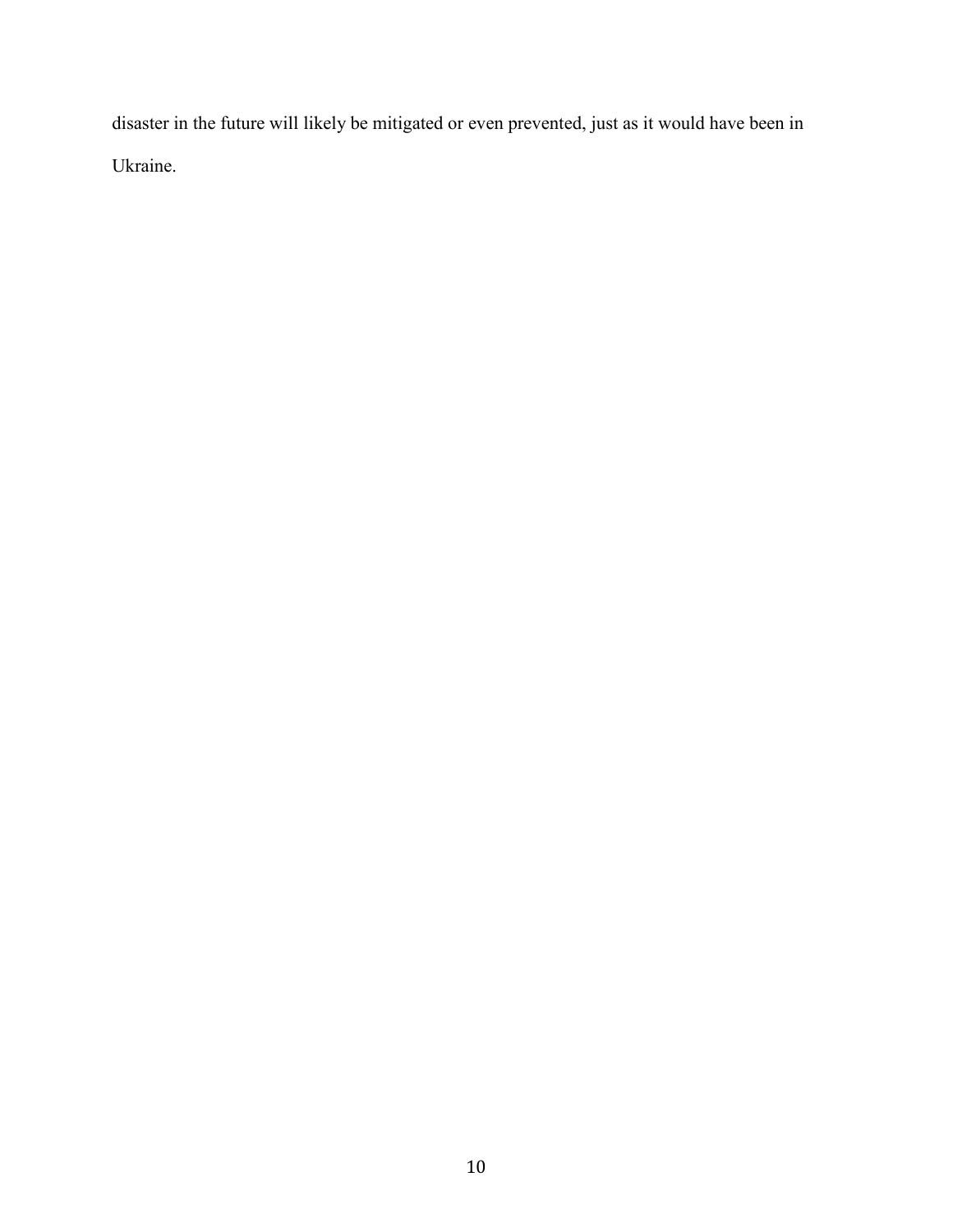# **Bibliography**

- Arampatzi, Anastasios. "Revised Critical Infrastructure Protection Reliability Standard CIP– 003–7: What Are the Changes?" *Trip Wire: The State of Security*. September 10, 2018. https://www.tripwire.com/state-of-security/regulatory-compliance/nerc-cip/revised-criticalinfrastructure-protection-reliability-standard-cip-003-7-what-are-the-changes/.
- Bock, Patrice. "Analysis of cyberattack against Ukraine's power grid on December 23, 2015." *Sentryo*. July 18, 2017. https://www.sentryo.net/analysis-cyberattack-ukraine-power-grid/.
- Bouveret, Antoine. "Cyber Risk for the Financial Sector: A Framework for Quantitative Assessment." *International Monetary Fund: Working Paper Series* wp.18 no. 143 (2018), 1- 28.
- Cohn, Carolyn. "Cyber attack on U.S. power grid could cost economy \$1 trillion: report." *Reuters*. https://www.reuters.com/article/us-cyberattack-power-survey/cyber-attack-on-u-spower-grid-could-cost-economy-1-trillion-report-idUSKCN0PI0XS20150708.
- Computer Security Resource Center. "Guide to Computer Security Log Management." *National Institute of Standards and Technology (NIST)*. Last modified September 2006. https://csrc.nist.gov/publications/detail/sp/800-92/final.
- Federal Energy Regulatory Commission (FERC). "Cyber and Grid Security." Last modified April 2019. https://www.ferc.gov/industries/electric/indus-act/reliability/cybersecurity.asp.
- Industry Intelligence Team. "Cyber Attacks On The Ukrainian Grid: What You Should Know." *FireEye*. 2016. https://www.fireeye.com/content/dam/fireeyewww/global/en/solutions/pdfs/fe-cyber-attacks-ukrainian-grid.pdf.
- International Society of Automation (ISA). "ANSI/ISA-62443-3-3 (99.03.03)-2013 Security for industrial automation and control systems Part 3-3." Accessed April 7, 2019. https://www.isa.org/store/ansi/isa-62443-3-3-990303-2013-security-for-industrialautomation-and-control-systems-part-3-3-system-security-requirements-and-securitylevels/116785.
- International Society of Automation (ISA). "New ISA/IEC 62443 standard specifies security capabilities for control system components." Accessed April 7, 2019. https://www.isa.org/intech/201810standards/.
- Knake, Robert W. "A Cyberattack on the U.S. Power Grid." *Council on Foreign Relations: Center for Preventative Action*. April 3, 2017. https://www.cfr.org/report/cyberattack-uspower-grid.
- Lachapelle, Eric and Mustafe Bislimi. "Whitepaper: ISO/IEC 27002:2013 Information Technology and Security Techniques." *ZIH and Professional Evaluation and Certification*